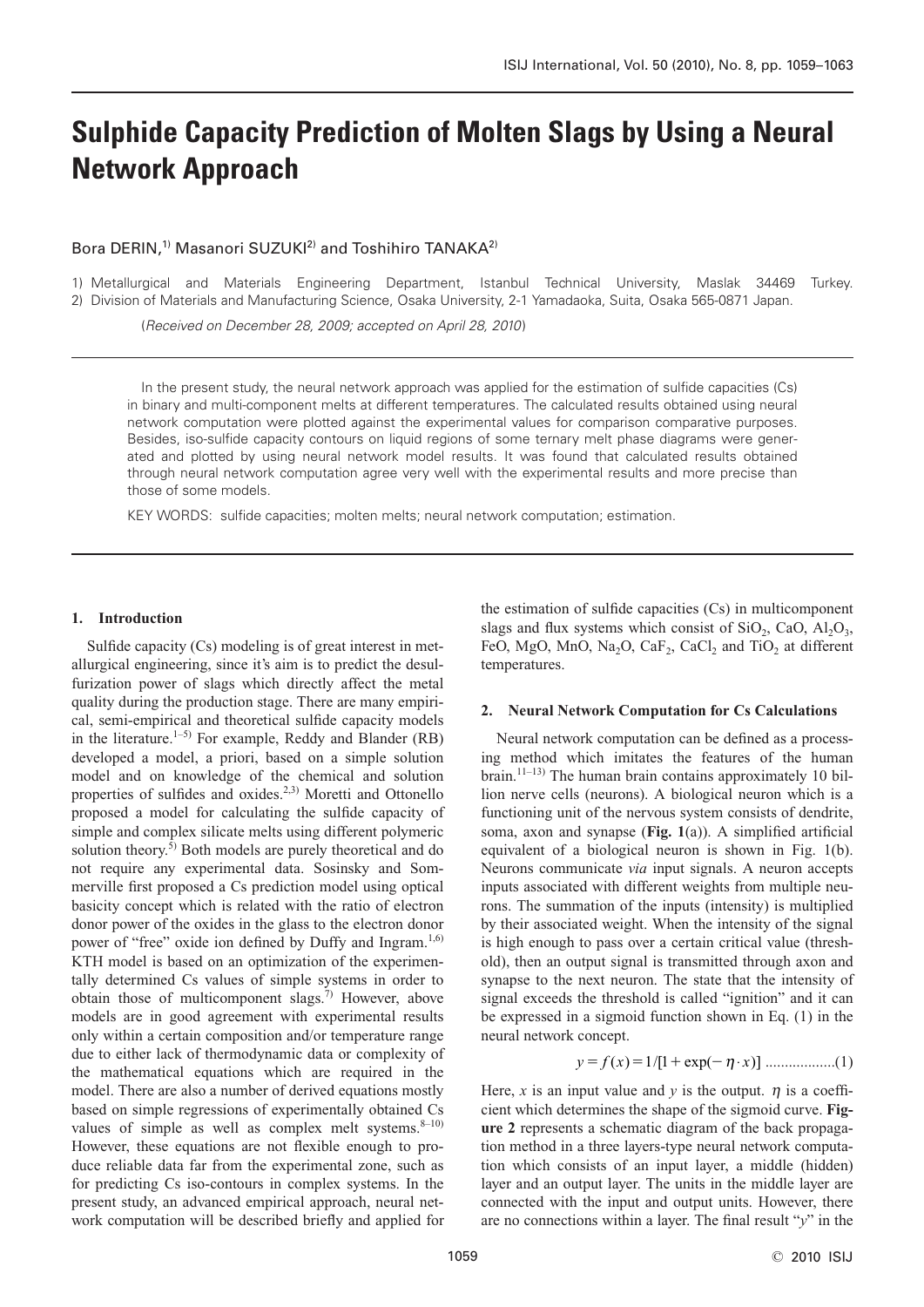

**Fig. 1.** Schematic diagrams of a) a biological neuron and b) a simple artificial neuron.



**Fig. 2.** Schematic diagram of the back-propagation approach in 3 layers-type neural network structure with 3 units in the input layer and 3 units in the middle layer.

output layer is expressed by using the above sigmoid function as follows:

........................(2) ........................(3) *y f aV h* - *kk k* ( ) ∑ <sup>⋅</sup> *a f xW h k i ki i* -( ) ∑ <sup>⋅</sup>

where  $x_i$  is an input value of unit *i* in the input layer,  $W_{ki}$  is a connection weight between unit *i* in the input layer and unit  $k$  in the middle layer,  $h_i$  is a critical value for unit *i*.  $y$  is the final output,  $V_k$  is a connection weight between unit  $k$  in the middle layer and the final output,  $h<sub>k</sub>$  is a critical value for unit *k*. After values are applied to the units in the input layer, signals propagate through the middle layer to the output layer. Each link between neurons contains a unique weight value. A comparison is made between output values and the teaching values. The errors are calculated for each output unit and then propagated backwards through the network to correct the connection weights and the critical values in each unit. This "learning" process is repeated until the overall error value drops to acceptable levels.

Some studies exist on the estimation of some physical properties of molten slags by neural network approach in the literature. Tanaka *et al.* predicted viscosity and solidification temperature of mold fluxes in multi-component systems using neural network computing.14,15) Nakamoto *et al.* applied this approach to estimate the surface tension in ternary silicate melts.<sup>16)</sup> Both studies also discussed on the criteria for designing the number of units in the middle layer in order to obtain optimum results.

In the present study, the computation was carried out by using SlagVis software. The SlagVis was designed by Research Center of Computational Mechanics Inc., Osaka University, and Sumitomo Metal Industries Ltd. to estimate first the physical properties of multi-component slags by neural network model.<sup>14–17)</sup> Since the calculation method is the same as that for those physical properties, the program was also found applicable for the Cs predictions. The following initial values were selected in the software for all calculations; number of middle unit 5, maximum iteration 1 000 000, learning rate 1.5 which is a constant used in artificial neural network learning algorithms to affect the speed of learning, and target relative error 0.02. These values, which were selected as the optimal parameters for the present study, were obtained by trial and error until an adequate match was achieved between experimental and calculated Cs values. In calculations, input values were mole fraction of the components, whereas the experimental Cs results in logarithmic scale were served as teaching values that provide feedback. Then, the sulfide capacity predictions of molten slags were calculated using this network.

#### **3. Results and Discussions**

Since the neural network model is based on an empirical approach, the consistency of the experimentally determined Cs values to be used as teaching values in the model is very essential.

The main difficulties in the present study were the lack of experimental data and/or inconsistent Cs values of some similar slag compositions carried out by different authors. For example, Cs values of MgO–SiO<sub>2</sub> slags at  $1923 K$ found by Sharma and Richardson<sup>18)</sup> (7 data points) are not only almost three times higher but also much more scattered than the findings of Nzotta et al.<sup>19)</sup> (12 data points) which were obtained more than 30 years later. In that case, if both data are used in the same neural network calculations as teaching value, then the predicted results would inevitably be a failure. When the above concerns were taken into account, where possible, comparatively reliable and/or new data obtained with advanced measuring techniques were selected from the literature in order to evaluate much consistent results in the present calculations.

The experimental data collected from the literature was used for the present neural network estimation of sulfide capacities of binary and multi-component melts at different temperatures and listed in **Table 1**.

Initially, neural network estimation method was compared with Sossinky and Sommerville's optical basicity equation and Reddy–Blander model which are often used for predicting Cs values in silicate slag systems. For this aim, experimental Cs values of CaO–MgO–SiO<sub>2</sub> slags at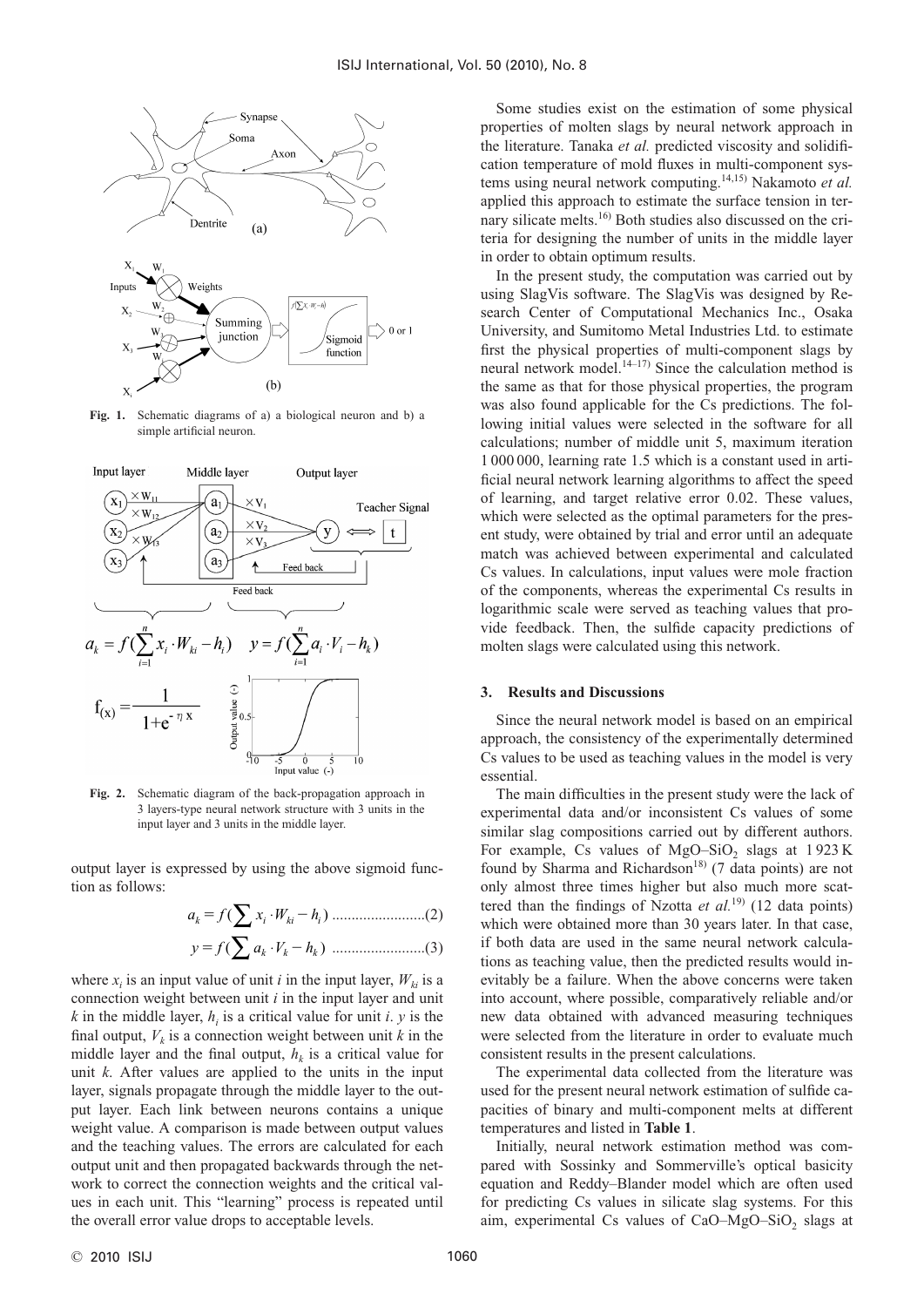**Table 1.** Experimental data used for the Neural Network Cs estimation.

|                                                              |                        | Ref.  |  |
|--------------------------------------------------------------|------------------------|-------|--|
| <b>Slag System</b>                                           | Temperature, K         |       |  |
| CaO-MgO-FeO-Al <sub>2</sub> O <sub>3</sub> -SiO <sub>2</sub> | 1773                   | 20    |  |
| $CaO-MgO-TiO2-Al2O3-SiO2$                                    | 1773                   | 21    |  |
| $CaO-MgO-MnO-SiO2$                                           | 1773, 1823, 1873, 1923 | 22    |  |
| $CaO-MgO-SiO2$                                               | 1773, 1823, 1873       | 19    |  |
| $FeO-Al2O3-SiO2$                                             | 1673, 1773, 1873       | 23    |  |
| CaO-FeO-SiO <sub>2</sub>                                     | 1673, 1773, 1873       | 23    |  |
| $MgO-Al_2O_3-SiO_2$                                          | 1773, 1823, 1923       | 24    |  |
| $CaO-MgO-Al2O3$                                              | 1873                   | 25    |  |
| $CaO-Al2O3-SiO2$                                             | 1773                   | 26    |  |
| $CaO-SiO2$                                                   | 1773                   | 27    |  |
| FeO-SiO <sub>2</sub>                                         | 1773                   | 27    |  |
| FeO-CaO                                                      | 1773                   | 27    |  |
| FeO                                                          | 1773                   | 28    |  |
| CaO-CaF <sub>2</sub> -CaCl <sub>2</sub>                      | 1273, 1373, 1423, 1473 | 29    |  |
| $CaO-CaF2-SiO2$                                              | 1473, 1523, 1573, 1623 | 30,31 |  |
| $CaO-CaF2-Na2O-SiO2$                                         | 1473                   | 30    |  |
| $CaO-CaF_2-MgO-SiO_2$                                        | 1573                   | 30    |  |
| $CaO-CaF2-MnO-SiO2$                                          | 1573                   | 30    |  |
| $CaO-CaF2 - Al2O3$                                           | 1773                   | 32    |  |
| CaO-CaCl <sub>2</sub>                                        | 1773                   | 33    |  |



**Fig. 3.** Comparison between experimental and calculated Cs values obtained by different models for CaO–MgO–SiO<sub>2</sub> slags at the temperatures of 1 723–1 873 K.

the temperatures of 1 723, 1 773, 1 823 and 1 873 K were taken from the study of Nzotta *et al.*19) It is noted that for Cs calculation of each composition, whereas optical basicity model required mole fraction, temperature and theoretical or optimized optical basicity  $(\Lambda)$  values, these requirements were mole fraction, equilibrium constant,  $K_{eq}$ , activity of metal oxides,  $a_{\text{MeO}}$ , and temperature values for the Reddy–Blander model. However, only one calculation was carried out for neural network method to predict the whole Cs values just inserting mole fraction and temperature as input values and experimental Cs values as teaching values. As a result of comparison of the these models with experimental Cs values, it was shown in **Fig. 3** that better regression can be obtained with neural network approach compared to optical basicity and Reddy–Blander models.

**Figures 4** and **5** represent the comparison between experimental and calculated values of multicomponent silicate melts and halide containing multi-component oxide melts, respectively. As seen in both figures, very good compliance between neural network predicted values and the experimental data points were found. Especially, in point of halide containing melts view, only an optical basicity model







**Fig. 5.** Comparison between experimental and calculated Cs values obtained by neural network computation for halide containing multicomponent melts at different temperatures.

was tried for Cs prediction in the literature. However, the results were not in good agreement with the experimental data.31) This situation makes the neural network approach a good engineering tool to estimate much reliable results.

Iso-sulfide capacities of the ternary slag systems for different compositions and temperatures were generated using the neural network model. Some experimental Cs values in Table 1, not only ternary but also of lower sub-systems neighbor to liquidus region were taken into account for each calculation. The experimental Cs values of the melt compositions which are not in liquid region were neglected to prevent erroneous Cs results. The iso-sulfide capacity contours were inserted to phase diagrams which were generated by FactSage 6.0 using "Phase Diagram" module with FToxide database.<sup>34)</sup>

Experimental Cs values of CaO–SiO<sub>2</sub> and CaO–MgO–  $SiO<sub>2</sub>$  were used to generate iso-sulfide capacity contours in liquid region of the ternary melt at 1 773 K. As seen in **Fig. 6**, logarithmic scaled capacity contours are in good agreement with experimental data and vary between  $-3.7$  and  $-4.75$ . In order to perform more complicated regression example, CaO–FeO–SiO<sub>2</sub> melt at  $1773$  K was chosen for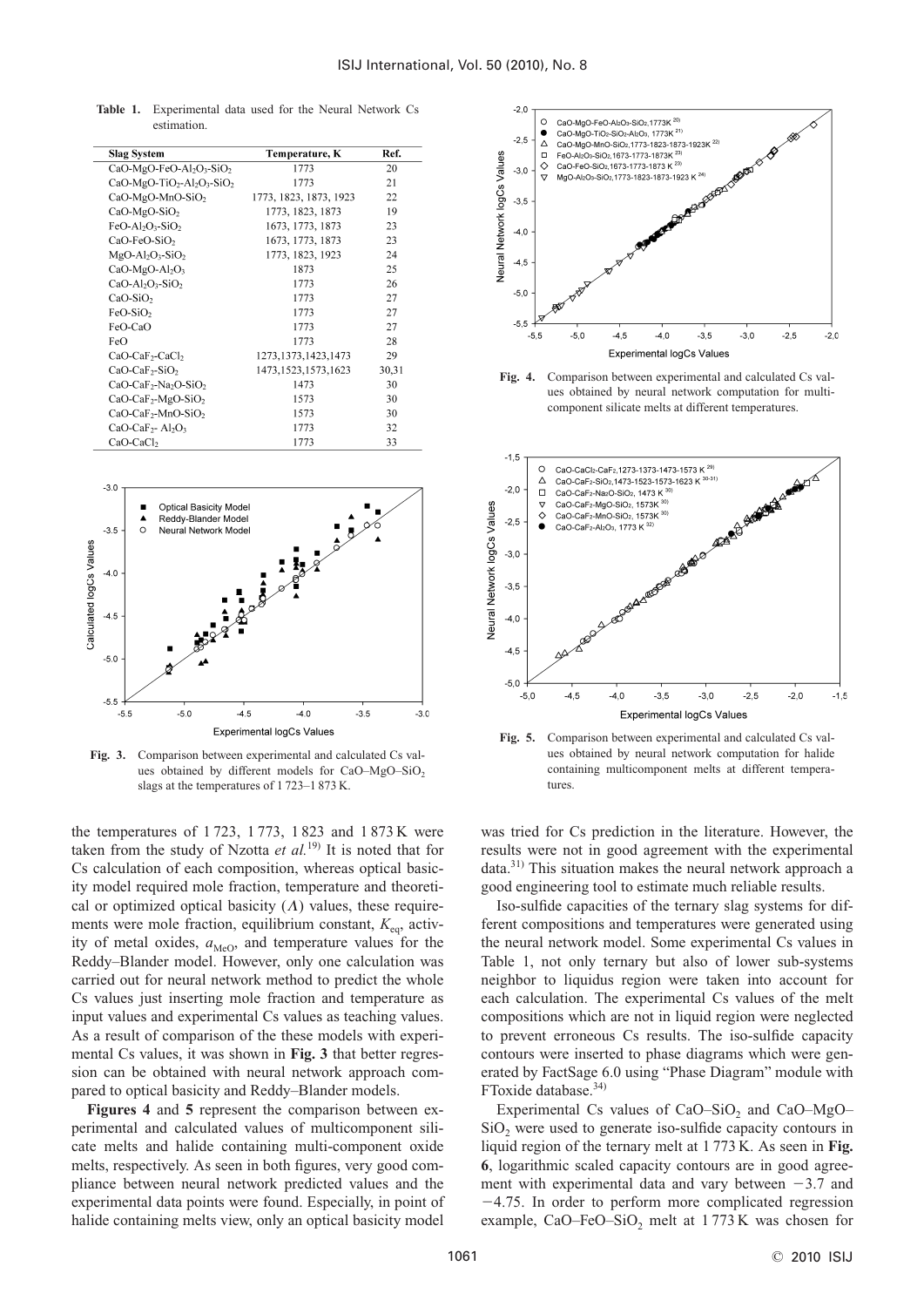the prediction. For this aim, experimentally obtained Cs values of molten state pure FeO, CaO–SiO<sub>2</sub>, FeO–SiO<sub>2</sub>, CaO–FeO, and CaO–FeO–SiO<sub>2</sub> melts were used. Figure 7 shows that an increase in the  $SiO<sub>2</sub>$  content results in a sharp decrease of the desulfurization power of slags and predicted iso-sulfide contour values within the large liquid region decreases from  $-1.8$  to  $-4.5$ . Experimental sulfide capacity data of molten state CaO–CaCl<sub>2</sub> and CaO–CaCl<sub>2</sub>–CaF<sub>2</sub> melts at 1 273 K were used as teaching value in order to evaluate iso-sulfide capacity counters on the ternary phase diagram. According to the calculations, the contours were found almost parallel to the  $CaCl<sub>2</sub>-CaF<sub>2</sub>$  axis, since CaO is the only Cs determinator in this melt.

In the calculations, the number of parameters strongly depends on the component number of the slag. Temperature



**Fig. 6.** Neural network predicted iso-sulfide capacity contours in liquid region of CaO–MgO–SiO<sub>2</sub> melts at 1773 K.



**Fig. 7.** Neural network predicted iso-sulfide capacity contours in liquid region of CaO–FeO–SiO<sub>2</sub> melts at 1773 K.

is also included to the input set when experimental Cs results obtained at different temperature are added to the calculations. For example, in order to calculate the Cs of a three-component slag system at a certain temperature, if the number of middle unit is selected as 5, the parameters needed are 15 of connection weight matrix of input to middle layer  $(W_{ki})$ , 5 of threshold parameters of middle layer (critical value)  $(h_i)$ , 5 connection weight vector of middle to output layer  $(V_k)$  and 1 of threshold for output layer  $(h_k)$ , *i.e.* total 26 parameters according to Eqs. (2) and (3). The values of those parameters change sensitively with the number of input data, the number of iteration for learning and so on. As one example, the parameter values for the calculation of CaO–MgO–SiO<sub>2</sub> slag system at  $1773$  K (Fig. 6) are tabulated in **Table 2**.

The present work should be considered as a pioneering study that demonstrates a successful application of the neural network model for Cs prediction of some slags that may provide useful information for ferrous and non-ferrous metallurgy. In this study, for example, Cs values of high FeO regions in CaO–FeO–SiO<sub>2</sub> ternary system which were able to be estimated by the model, has a particular importance for some refining processes. This method was found to be an important tool for  $CaF<sub>2</sub>$  containing slags, since other empirical/theoretical models are not inadequate for their Cs estimations. It should be noted that in the present neural network calculations, not only composition change but also temperature was used as input values. Besides, a good regression between multicomponent melts and their subsystems was easily made. Moreover, we believe that a matrix which consists of components, temperature and physical properties such as impurity capacity, viscosity, surface tension, *etc.* can be calculated with the neural network model at once to estimate their inter-correlations, if enough number of required data is provided.



**Fig. 8.** Neural network predicted iso-sulfide capacity contours in liquid region of CaO–CaCl<sub>2</sub>–CaF<sub>2</sub> melts at 1 273 K.

**Table 2.** List of parameter values for CaO–MgO–SiO<sub>2</sub> slag system at 1773 K indicated in Fig. 6.

|                                        |             | <b>Number of Input Unit</b>       |                                         |             |             |  |  |
|----------------------------------------|-------------|-----------------------------------|-----------------------------------------|-------------|-------------|--|--|
|                                        |             | 3                                 |                                         |             |             |  |  |
| <b>Number of Middle Unit</b>           |             |                                   |                                         |             |             |  |  |
|                                        |             | ć                                 |                                         |             |             |  |  |
| Weight Matrix of INPUT to MIDDLE laver |             |                                   |                                         |             |             |  |  |
| Components                             | <b>No.1</b> | No.2                              | No.3                                    | No.4        | No.5        |  |  |
| SiO,                                   | 0.373703    | 1.891749                          | 4.274913                                | $-0.234308$ | $-1.526755$ |  |  |
| CaO                                    | 0.542428    | $-1.506200$                       | $-2.036876$                             | 3.435988    | 0.834108    |  |  |
| MgO                                    | $-0.192644$ | 0.091026                          | 2.286120                                | $-1.974878$ | 0.467433    |  |  |
|                                        |             | <b>Threshold for MIDDLE laver</b> |                                         |             |             |  |  |
| No.1                                   | No.2        | No.3                              | No.4                                    | No.5        |             |  |  |
| 0.513208                               | 0.555515    | $-2.267397$                       | $-1.821000$                             | 0.320786    |             |  |  |
|                                        |             |                                   | Weight vector of MIDDLE to OUTPUT laver |             |             |  |  |
| No.1                                   | No.2        | No.3                              | No.4                                    | No.5        |             |  |  |
| 0.351069                               | $-2.604387$ | $-7.209600$                       | 3.776656                                | 1.387034    |             |  |  |
|                                        |             | Threshold for OUTPUT layer        |                                         |             |             |  |  |
|                                        |             | $-2.791194$                       |                                         |             |             |  |  |